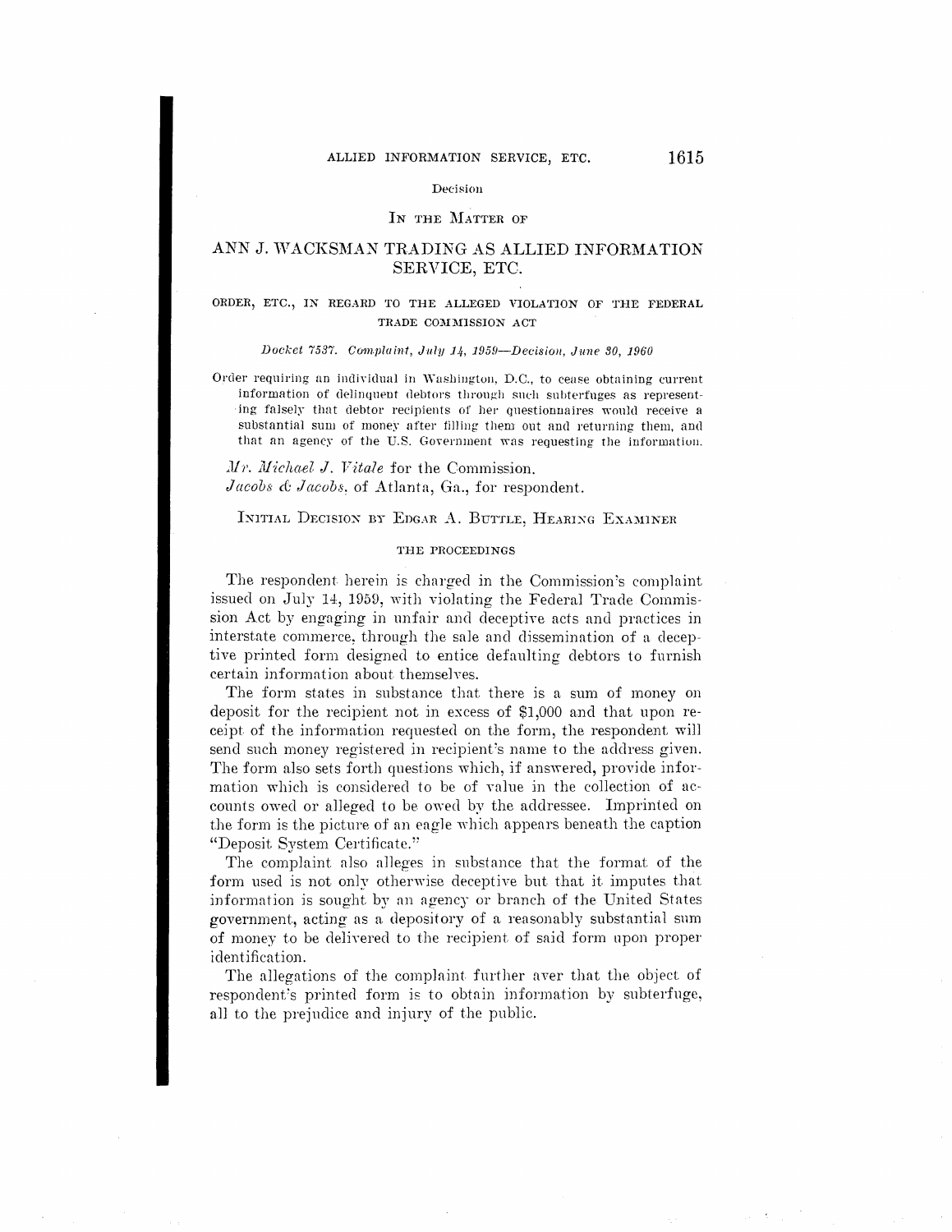# 1616 **FEDERAL TRADE COMMISSION DECISIONS**

#### Findings 56 F.T.C.

The respondent, by her counsel Joseph Jacobs, interposed a formal written answer to the complaint dated August 24, 1959. This answer is essentially a general denial except that it admits the respondent is not connected with the United States government and asserts in substance that the use of such form is essentially in the public interest rather than a disservice to the public.

Pursuant to notice a hearing on the charges was held in Washington, D.C., on October 22, 1959, before the undersigned hearing examiner, theretofore duly designated to hear this proceeding. At said hearing testimony and other evidence were offered in support of and in opposition to, the allegations of the complaint, the same being duly recorded and filed in the offices of the Commission. All parties were represented by counsel, participated in the hearing, and were afforded full opportunity to be heard and to crossexamine witnesses.

Pursuant to leave granted by the undersigned, proposed findings of fact, conclusions of Jaw and an order were filed by counsel supporting the complaint and counsel for respondent. No request for oral argument was made by any of the parties. Proposed findings which are not herein adopted, either in the form proposed or in substance, are rejected as not supported by the evidence or as immaterial.

Upon consideration of the entire record herein and from his observation of the witnesses, the undersigned concludes this proceeding is in the public interest and makes the fo1lowing:

#### **FINDINGS OF FACT**

## I. The Business of Respondent and Interstate Commerce

1. Respondent, Ann J. Wacksman, is an individual trading and doing business as Allied Information Service and National Deposit System, with her office and principal place of business located at 527 Woodward Building, Washington, D.C. Respondent formulates, controls and directs the policies, acts and practices hereinafter set forth.

2. Respondent is now, and for some time last past has been, engaged in the business of selling a printed mailing form. Respondent causes said printed form, when sold, to be transported from her place of business in Washington, D.C. to purchasers thereof at their respective points of location in Yarious other states of the United States. Respondent maintains a course of trade in said form in commerce as "commerce" is defined in the Federal Trade Commission Act.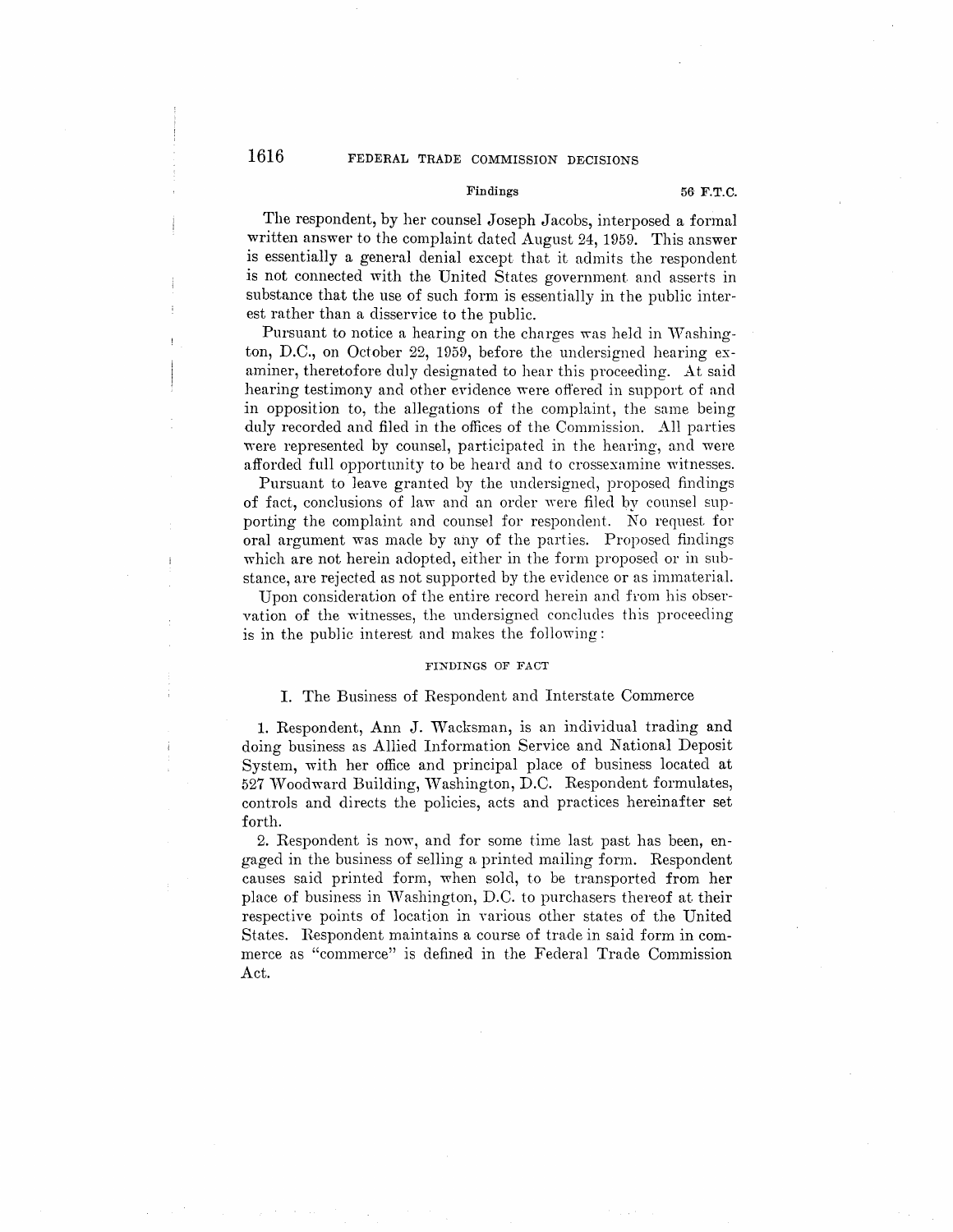# ALLIED INFORMATION SERVICE, ETC. 1617

#### 1615 Findings

## II. The Unfair and Deceptive Practices

## A. *The Printed Form Sold*

The printed form sold by respondent is designed and intended to be used and has been used by collection agencies, merchants and others to whom it is sold for the purpose of obtaining information concerning delinquent debtors with the aid and assistance of respondent. This form uses the name "National Deposit System" and contains rectangular holes on the card. The picture of an eagle appears beneath the caption "Deposit System Certificate." The form is designed to be forwarded to addressees in envelopes provided by the respondent in which are enclosed envelopes addressed to **"Na**tional Deposit System, 527 Woodward Building, Washington 5, D.C., **ATT:** Department of Disbursements."

The form states that: "There is a sum of money on deposit for you not in excess of \$1,000. Complete the reverse side of this form in full so as to expedite prompt mailing of your disbursement to the address given registered in your name." The form then sets out questions which, if answered, provide information which is considered to be of value in the collection of acconnts owed or alleged to be owed by the addressee. The purchasers of respondent's printed form fill in the appropriate data in the spaces provided, including the name of the alleged debtors and their addresses and enclose said form in open window envelopes and deliver them to respondent at her office in Washington, D.C. The respondent then meter-mails the individual envelopes from her office in Washington, D.C. If the addressees complete the forms and mail them to respondent in Washington, D.C., a small brown envelope containing two pennies is sent to the persons filling in the form. Respondent then processes the forms and forwards them to the purchasers.

### B. *The Representations Made*

Through the use on said form of the terms "National Deposit System Certificate," and also through the use of the picturization of an eagle, similar in design to that used on the seal of the United States Government, official looking building and the format and phraseology of said form, respondent represented, and placed in the hands of purchasers of the form, the means and instrumentalities whereby they represent and imply, to those to whom said form are mailed that the request for information is made by an agency or branch of the United States Government, acting as a depository of a reasonably substantial sum of money *to* be delivered to the recipients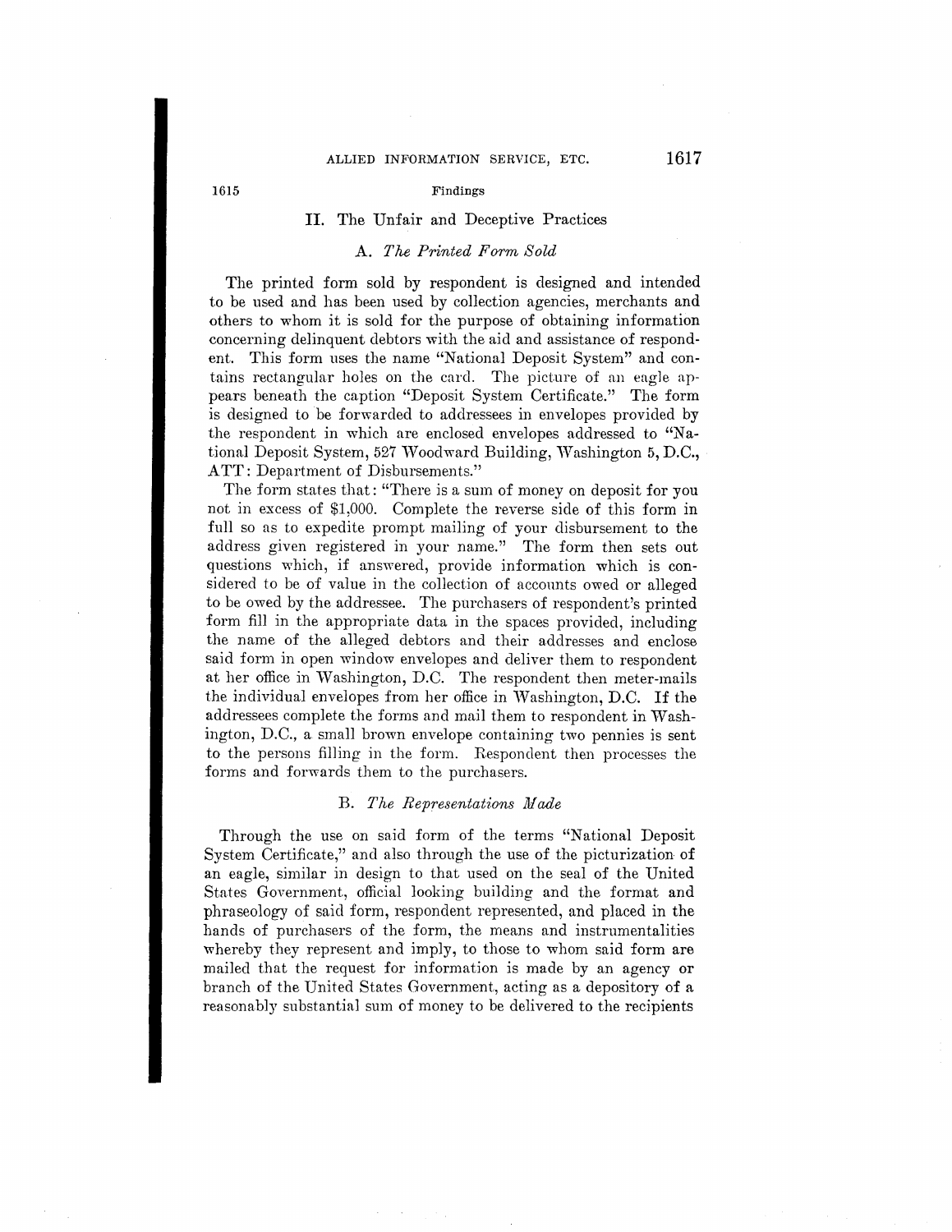# **1618** FEDERAL TRADE COMMISSION DECISIONS

of said form upon proper identification by furnishing all of the **in**formation requested. The fact that said forms are meter-mailed from Washington, D.C. enhances said implication.

## C. *The Fa7,sity of the Representations*

The aforesaid representations and implications were, and are, false, misleading and deceptive. In truth and in fact, respondent is not connected with the United States Government in any respect and is not engaged in any fiduciary or other capacity to receive money for the persons to whom the form is sent, and the only money sent them is two cents. Said form is used to obtain information concerning alleged delinquent debtors by subterfuge. This practice constitutes a scheme to mislead and conceal the purpose for which the information is sought.

The use, as hereinbefore set forth, of said form has had, and now has, the tendency and capacity to mislead persons to whom said form is sent into the erroneous and mistaken belief that the said representations and implications are true and to induce the recipient thereof to supply information which they otherwise would not have supplied.

### **CONTENTIONS .AND CONCLUDING FINDINGS**

1. It is the position of the respondent who purports to be a credit expert that the persons to whom such form is sent are not deserving of public protection by reason of their debt delinquency and that the practices used are justified means to the legitimate end to procure payment of debts by such persons. The argument which respondent makes here is one which, in the main, has been fully considered, both by the Commission and the courts, and has been found to be without merit. The legitimate objective of seeking to induce debtors to pay their debts does not justify the use of illegitimate and unlawful means. There is no lack of public interest in the protection of such persons merely by reason of their delinquency. *Silverman* v. *FTC,* 145 F. 2d 751; *Rothchild* v. *FTC,* 200 F. 2d 39; *National Service Bureau.v. FTC.* 200 F. 2d 362; *Dejay Stores, Inc.* v. *FTC*, 200 F. 2d 865; and *National Research Company*, etc., Docket No. 6236, June 1, 1956.

2. With regard to the use of an imprinted eagle on the form sold by the respondent, respondent's counsel points out that the government has no sole right or patent for its use. Nevertheless, the American eagle has, throughout the life of this nation, been employed as a symbol of government power and authority and its picturization on any document has the tendency, therefore, to suggest the

 $\boldsymbol{i}$ 

 $\overline{1}$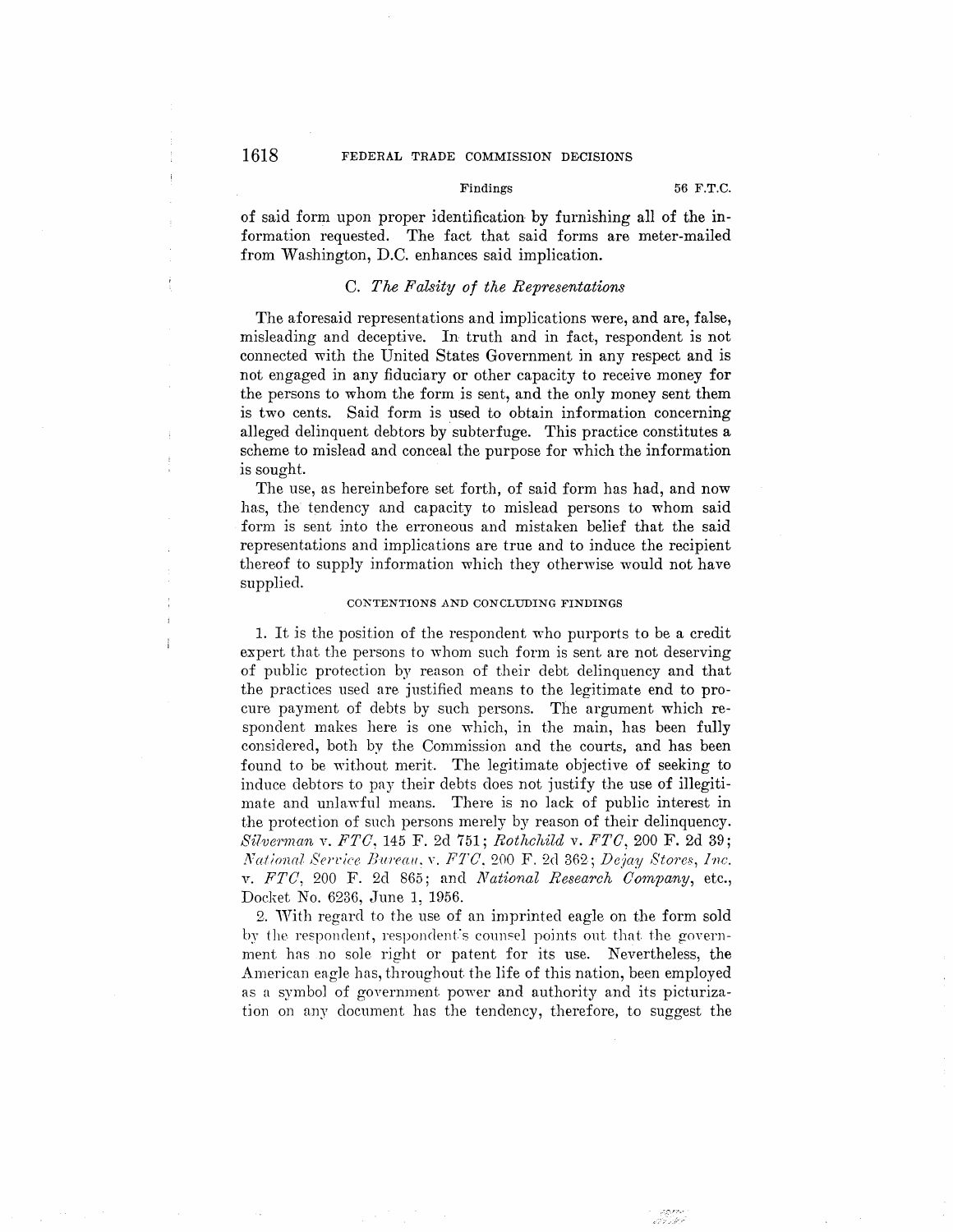## 1615 Order

government authority of the United States. When an eagle is used on private documents its tendency *to* suggest such government authority may be increased or lessened by the manner and form in which it appears thereon. In the present case respondent's eagle is used in such a manner as to increase its tendency towards deception rather than to lessen it. This is particularly so since the terminology "National Deposit System Certificate," is used and the enclosed envelopes in which the forms are to be returned are addressed to "National Deposit System, 527 Woodward Building, Washington 5, D.C., ATT: Department of Disbursements."

Furthermore, there is no merit to respondent's contention that the eagle used on its form to locate delinquent debtors is considerably different in at least twelve particulars than that used by the United States Government and is therefore not deceptive. In this connection it should be observed that the eagle appearing on the Great Seal of the United States is not the only eagle design officially used by the United States Government. Judicial notice is taken of the fact that at least four different eagle designs are officially used by the United States Government on its coinage, all of which differ materially than that appearing on the Great United States Seal. In order, therefore, to eliminate the tendency toward deception inherent in respondent's use of an eagle on its form, it would be necessary for the public at large to have specialized knowledge of the picturization of the eagle appearing not only on the Great Seal of the United States, but otherwise. Although the respondent made no direct representation of connection with the United States Government, the form and manner of use may reasonably impute such connection.

The hearing examiner is, therefore, compelled to conclude that all of the foregoing facts in combination constitute a deception for the purpose of inducing recipients of the form to furnish information about their personal affairs.

## CONCLUSION OF LAW

It is concluded that the acts and practices of the respondent as hereinabove found are all to the prejudice and injury of the public and constitute unfair and deceptive acts and practices, in commerce, within the intent and meaning of the Federal Trade Commission Act.

#### ORDER

*It is ordered,* That respondent, Ann J. Wacksman, an individual, trading and doing business as Allied Information Service and Na-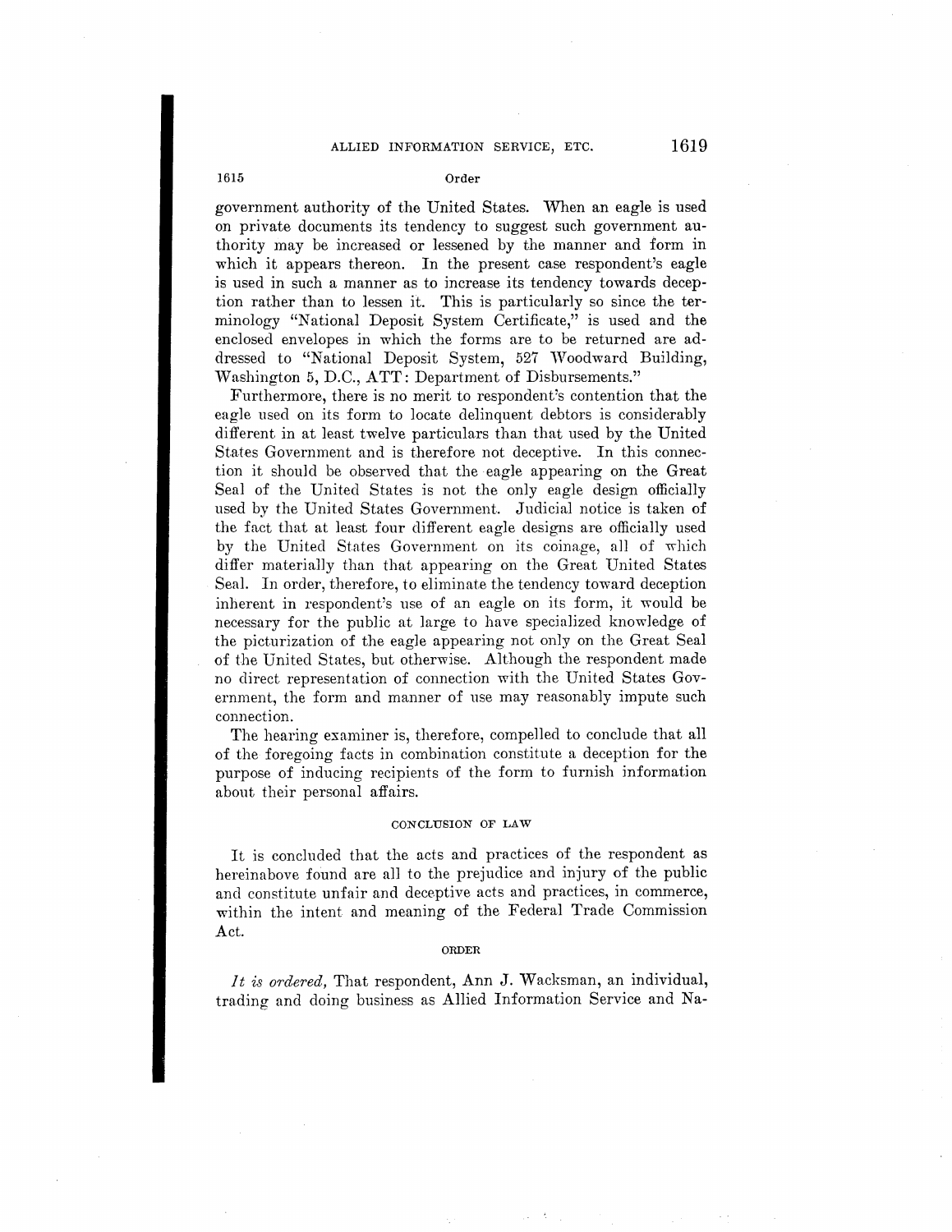# 1620 FEDERAL TRADE COMMISSION DECISIONS

tional Deposit System, or trading and doing business under any other name or names, and respondent's representatives, agents and employees, directly or through any corporate or other device, in connection with the business of obtaining information concerning delinquent debtors, or the offering for sale, sale or distribution of forms or other materials, for use in obtaining information concerning delinquent debtors, or in the collection of, or attempting to collect accounts, in commerce, as "commerce" is defined in the Federal Trade Commission Act, do forthwith cease and desist from:

1. Using the names "National Deposit System" and "Deposit System Certificate," or any other name of similar import to designate, describe, or refer to respondent's business.

2. Representing, directly or by implication, that money has been deposited with them for persons from whom information is requested unless or until the money has in fact been so deposited, and then only when the amount so deposited is clearly and expressly stated.

3. Representing, directly or by implication, that request for information concerning delinquent debtors is from the United States Government or any agency, or branch thereof, or that their business is in any way connected with the United States Government.

4. Using, or placing in the hands of others for use, any forms, questionnaires or other materials, printed or written, which do not clearly reveal that the purpose for which the information is requested is that of obtaining information concerning delinquent debtors.

#### **OPINION** OF THE **COMMISSION**

## By KINTNER, *Chairman:*

The complaint in this matter charges respondent with having violated Section 5 of the Federal Trade Commission Act by using unfair and deceptive acts and practices in the sale and dissemination of printed ma.iling forms designed and intended *to* be used in obtaining information concerning delinquent debtors. The hearing examiner found that the charges were sustained by the evidence and ordered respondent to cease and desist from the practices found to be unlawful. From this decision respondent appeals.

One of the principal arguments advanced by respondent is that the Commission is without jurisdiction in this matter by reason of the enactment of Public Law 86-291 by Congress on September 21, 1959. This law imposes a penalty for the misuse of names, emblems, and insignia. to indicate a Federal agency by those engaged in the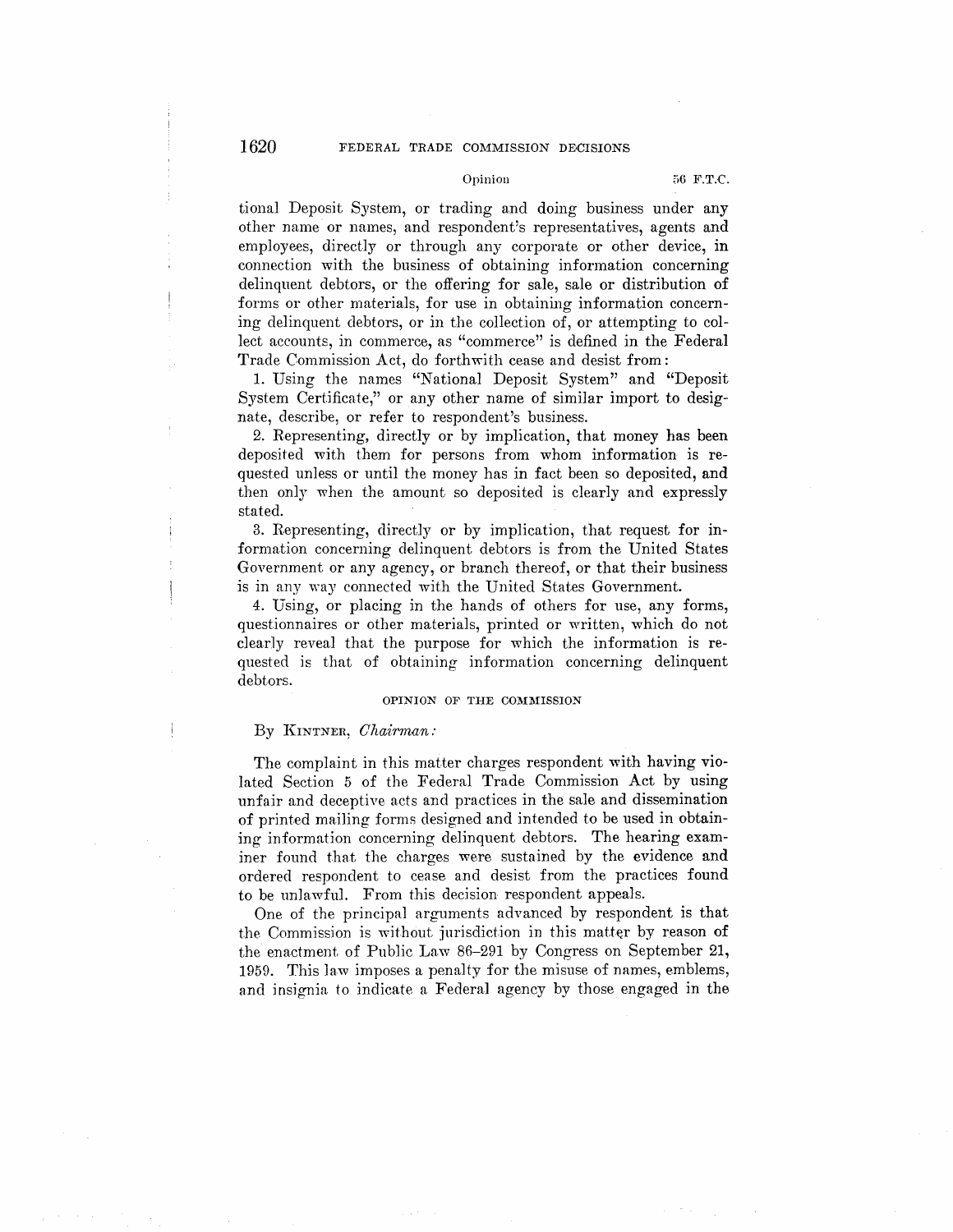#### 1615 Opinion

business of colJecting or aiding in the collection of private debts **or**  obligations. Respondent contends that this later statute pre-empts from the Commission the authority to proceed against the practices prohibited therein.

First, it should be noted that respondent's contention properly can be addressed only to those portions of the initial decision and order dealing with representations of a connection with the Federal Government. In so far as the order proscribes false and misleading representations that respondent holds substantial sums of money for the person sought to be contacted in a fiduciary capacity Public **Law**  86-291 cannot be said to oust the Commission's jurisdiction in **any**  respect, since that law deals only with representations of Federal connections.

It is a well-settled principle of statutory construction that a general statute and a later specific statute should be read together and harmonized if possible and that the specific statute will prevail over the genernl only to the extent they are in conflict. *Purdy* v. *United States,* 14G F. Supp. 762 (D. Alaska, 1956); *Stevens* v. *Biddle,* 298 Fed. 209 (8th Cir. 1924); *in re Ayson,* 14 F. Supp. 488 (N.D. Ill. 1036); *Federnl Tmde Commission* v. *A.P.W. Paper*   $Co., Inc., 328 \text{ U.S. } 193 \text{ (}1945).$  We find no provisions in Public Law 86-291 which are so repugnant to the provisions of Section 5 of the Federal Trade Commission Act that they cannot stand together. Moreover, legislation is presumed to be passed with deliberation **and**  with a knowledge of all existing laws on the same subject. *Purdy* v. *United States, supra; In re Ayson, supra.* The facts and circumstances surrounding the passage of Public Law  $86-291$  are in accord with the presumption. The House Report accompanying the bill enacted into law quotes a letter from the Commission expressing its views on the proposed legislation which concludes with the following paragraph:

Ordinarily enforcement of such orders can only be had under Section  $5(1)$  of the Federal Trade Commission Act in civil suits seeking penalties for violations. It is the Commission's view that S. 355 would be an effective auxiliary means of expeditiously eliminating the objectionable practices in the area where the materials indicate some Federal connections. Its enactment would not defeat the Commission's jurisdiction in the same field. [H.R. Rep. *No.* 874, 86th Cong., 1st Sess. 4 (1959)]

Congress, knowing of the Commission's activity in this field, did not indicate any intent to pre-empt the Commission's authority. To the contrary, we think the Congressional intent was to supplement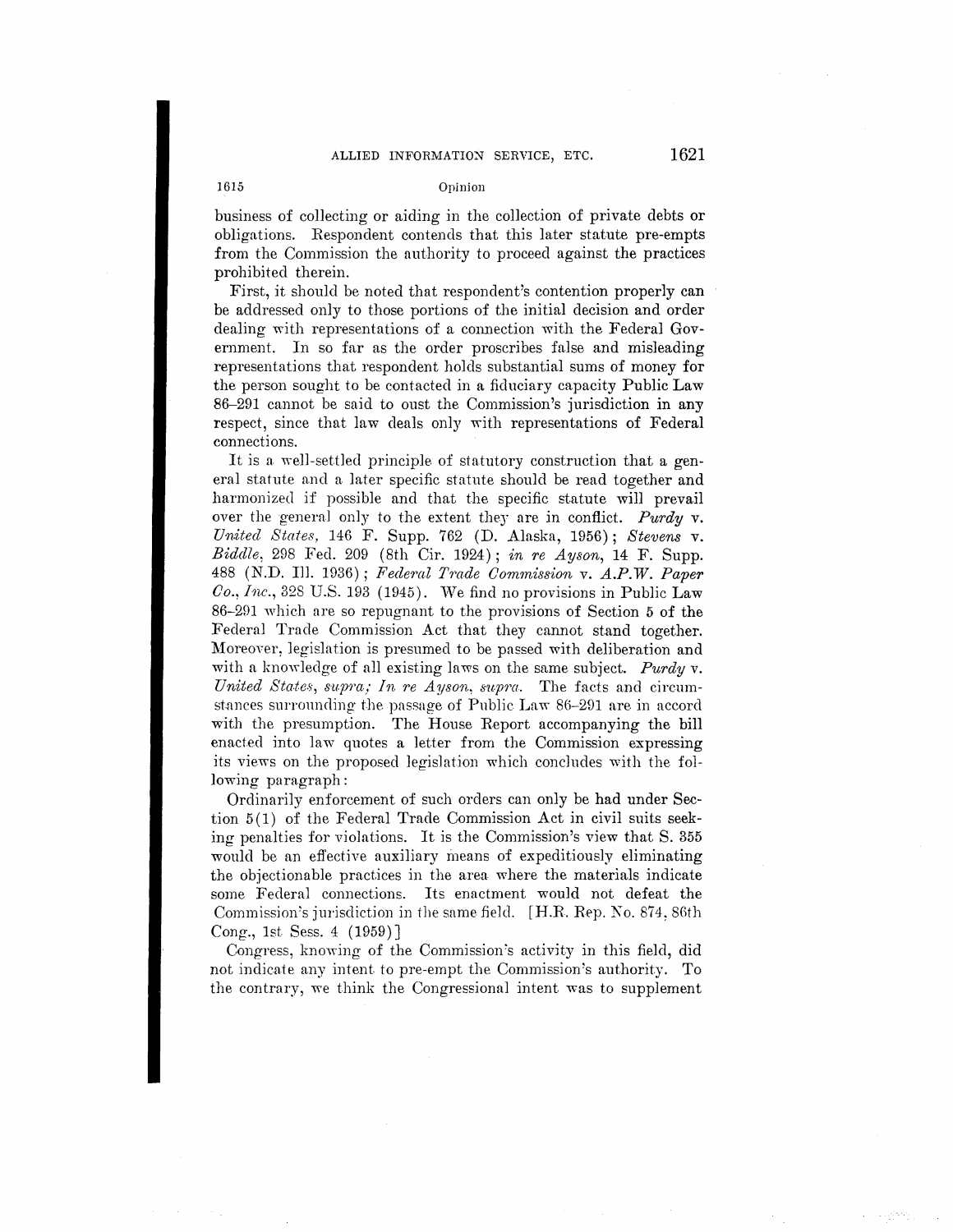the Commission's actions in this field. Respondent's contention in this respect must therefore be rejected.

The remaining issues raised by respondent's appeal have been considered and are rejected upon the authority of *Dejay Stores, Inc.* v. *Federal Trade Commission*, 200 F. 2d 865 (2d Cir. 1952); *Lester Rothschild* v. *Federal Trade Commission,* 200 F. 2d 39 (7th Cir. 1952); *National Service Bureau v. Federal Trade Commission*, 200 F. 2d 362 (D.C. Cir. 1952) ; *Dcvvid Bernstein* v. *Federal Trade Commission, 200 F. 2d 404 (9th Cir. 1952); and National Clearance Bureau* v. *Federal Trade C01n11iission,* 255 F. 2d 102 (3d Cir. 1958).

Although no appeal has been taken on the point, we note that in his initial decision the hearing examiner took "judicial notice" concerning the four different eagle designs that are officially used by the United States on its coinage. In our view, it was not necessary for the hearing examiner to take official notice of this fact as the evidence of record fully supports the allegation in the complaint. Accordingly, the initial decision will be modified by striking therefrom the second full paragraph of paragraph 2 of that part of the hearing examiner's initial decision headed "Contentions and Concluding Findings."

As so modified, the initial decision is adopted as the decision of the Commission. An appropriate order will be entered.

Commissioner Tait did not participate in the decision of this matter.

## **FIXAL ORDER**

This matter having been heard by the Commission upon respondent's appeal from the hearing examiner's initial decision; and

The Commission for the reasons stated in the accompanying opinion, having denied the aforementioned appeal, and having modified the initial decision to the extent necessary to conform to the views expressed in the said opinion :

*It is ordered.* That the initial decision of the hearing examiner, as so modified, be, and it hereby is, adopted as the decision of the Commission.

*It is further ordered*, That the respondent, Ann J. Wacksman, shall, within sixty (60) days after service upon her of this order, file with the Commission a report, in writing, setting forth in detail the manner and form in which she has complied with the order contained in said initial decision.

Commissioner Tait not participating.